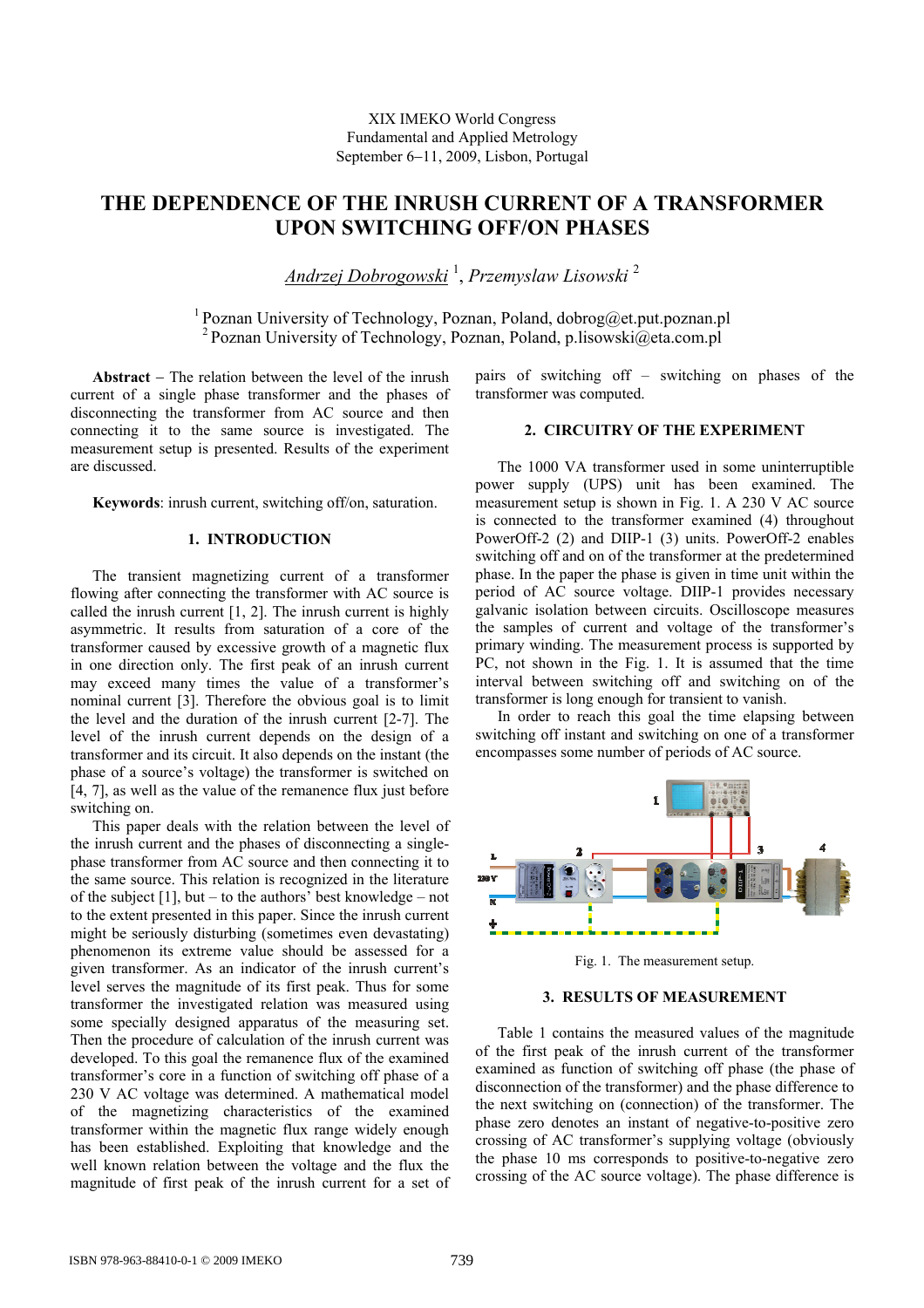given modulo period (20 ms) of AC source. Table 1 is pictured in Fig. 2. The green colour area in Fig. 2 may be considered as pointing the conditions (adequate phases) of an acceptable level of the inrush current. It should be stressed that the level of the inrush current is mainly determined by its first impulse since the next impulses are much lower in magnitude.

## **4. ASSESSMENT OF THE INRUSH CURRENT**

To asses the inrush current we used the relation between magnetic flux  $\Phi(t)$  and the voltage  $u(t)$  applied to a primary winding of a transformer:

$$
\Phi(t) = \frac{1}{n!} \int_{t_0}^t (u(\tau) - Ri(\tau)) d\tau + \Phi(t_0)
$$
 (1)

where  $R$  is a resistance of the transformer's primary winding,  $n1$  is a number of primary winding turns,  $i(t)$  is an instantaneous value of magnetizing current and  $\Phi(t_0)$  is a value of the flux at starting instant  $t_0$  (switching on phase) equals to the remanence flux resulting from switching of phase of the primary winding supplying voltage.

To find the remanence flux of the transformer examined the supplying voltage of the examined transformer in its steady state was switched off at the chosen phase. Then the voltage and the current of the transformer primary winding during transient state has been measured using the measuring setup shown in Fig. 1. Using the results of measurement in (1) and (numerically) integrating until transients vanish we get the remanence flux. In this case  $\Phi(t_0)$  denotes the value of the flux at switching off instant.

In Fig. 3 the magnetizing characteristic of the examined transformer core for nominal condition (230 V AC) of its work is shown. The values of the flux for some chosen phases of the primary winding voltage are marked out. The function relating the remanence flux of the transformer's core and the voltage switching off phase presents Fig. 4. The value of normalizing flux pertaining to Figs. 3 and 4 equals 0.0021 Wb.

It is also necessary to know the magnetizing current–flux  $i(\Phi)$  dependence of the examined transformer. We found that relation using as previously a method combining the measurement and the computation.

Table 1. The level of inrush current of the examined transformer

|                        | Value of the first peak of the inrush current [A] |                                 |                |      |                                                                                                                                      |      |                     |           |      |      |      |      |                |      |      |      |                                                                                                                                      |                                   |                    |      |
|------------------------|---------------------------------------------------|---------------------------------|----------------|------|--------------------------------------------------------------------------------------------------------------------------------------|------|---------------------|-----------|------|------|------|------|----------------|------|------|------|--------------------------------------------------------------------------------------------------------------------------------------|-----------------------------------|--------------------|------|
| Switching off<br>phase | Switching off/on phase difference [ms]            |                                 |                |      |                                                                                                                                      |      |                     |           |      |      |      |      |                |      |      |      |                                                                                                                                      |                                   |                    |      |
| $\lceil ms \rceil$     | $\boldsymbol{0}$                                  | $\mathbf{1}$                    | $\overline{c}$ | 3    | $\overline{4}$                                                                                                                       | 5    | 6                   | 7         | 8    | 9    | 10   | 11   | 12             | 13   | 14   | 15   | 16                                                                                                                                   | 17                                | 18                 | 19   |
| $\mathbf{0}$           | 2.84                                              | 2,76                            | 1.48           |      |                                                                                                                                      |      |                     |           |      |      |      |      |                |      |      |      | $0,38$ -0,64 -3,50 -13,8 -22,4 -31,6 -35,6 -36,8 -36,4 -33,6 -28,8 -17,2 -7,36 -1,20 -0,30                                           |                                   | 0.87               | 2,10 |
| $\mathbf{1}$           | 2.52                                              | 1.24                            |                |      |                                                                                                                                      |      |                     |           |      |      |      |      |                |      |      |      | $0,37$ - $0,70$ - $3,28$ - $12,4$ - $23,6$ - $31,2$ - $35,6$ - $36,8$ - $36,8$ - $33,6$ - $27,2$ - $18,4$ - $7,36$ - $2,08$ - $0,28$ | 1,02                              | 2,32               | 2,92 |
| $\overline{2}$         | 1.28                                              |                                 |                |      | $0,35$ - $0,84$ - $3,52$ - $13,0$ - $23,6$ - $32,4$ - $36,0$ - $36,8$ - $36,4$ - $33,2$ - $27,6$ - $17,2$ - $7,60$ - $1,48$ - $0,41$ |      |                     |           |      |      |      |      |                |      |      |      | 0.92                                                                                                                                 | 2,24                              | 2,84               | 2,60 |
| 3                      |                                                   |                                 |                |      | $0,30$ - $0,80$ - $3,44$ - $11,6$ - $22,8$ - $31,6$ - $36,0$ - $37,2$ - $36,4$ - $33,2$ - $28,0$ - $18,0$ - $7,40$ - $1,68$ - $0,37$ |      |                     |           |      |      |      |      |                |      |      |      | $0,96$ 2,24                                                                                                                          | 2,80                              | 2,72               | 1,28 |
| $\overline{4}$         | $-0.32$                                           |                                 |                |      | $-2,40$ $-6,72$ $-17,6$ $-26,8$ $-31,6$ $-33,6$ $-33,6$ $-29,6$ $-23,6$ $-12,4$ $-4,56$ $-0,36$                                      |      |                     |           |      |      |      |      |                | 0,40 | 2,20 | 4,12 | 5,44                                                                                                                                 | 5,20                              | 3,12               | 0.98 |
| 5                      |                                                   |                                 |                |      | $-0.59$ $-3.00$ $-7.92$ $-20.8$ $-23.2$ $-25.6$ $-24.8$ $-20.8$ $-13.2$ $-6.48$ $-1.88$ $-0.28$ $-2.00$                              |      |                     |           |      |      |      |      |                | 5,60 | 8,80 | 12,4 | 12,4                                                                                                                                 | 7,52                              | 2,80               | 0,58 |
| 6                      |                                                   |                                 |                |      | $-0.57$ $-2.84$ $-7.36$ $-14.4$ $-17.2$ $-15.2$ $-8.88$ $-4.96$ $-1.44$ $-0.28$                                                      |      |                     |           |      |      | 1,80 |      | 5,60 14,8      | 22,0 | 23,6 | 22,4 | 20,0                                                                                                                                 | 9,04                              | 4,08               | 0,44 |
| 7                      |                                                   |                                 |                |      | $-0.66$ -3,56 -6,32 -7,60 -7,60 -4,60 -1,72 -0,30 1,16 4,80                                                                          |      |                     |           |      |      | 13,6 | 23,2 | 29,2           | 30,0 | 30,0 | 26,8 | 19,6                                                                                                                                 | 8,72                              | 2,24               | 0,39 |
| 8                      | $-1.02$                                           |                                 |                |      | $-2,72$ $-3,44$ $-3,28$ $-1,80$ $-0,50$ $0,66$ $3,56$                                                                                |      |                     |           | 12,0 | 21,2 | 30,8 | 34,8 | 36,8           | 35,2 | 32,8 | 26,8 | 17,6                                                                                                                                 | 5,52                              | 1,24               | 0,31 |
| 9                      |                                                   |                                 |                |      | $-2,16$ $-2,88$ $-2,64$ $-1,24$ $-0,36$                                                                                              | 1,10 | 4,24                | 14,0      | 23,6 | 31,6 | 35,6 | 37,2 | 37,6           | 34,4 | 28,4 | 18,4 | 8,08                                                                                                                                 | 2,16                              | $0,39 - 0,98$      |      |
| 10                     |                                                   | $-2,88$ $-2,32$ $-1,20$ $-0,38$ |                |      | 0,86                                                                                                                                 | 4,88 | 14,4                | 24,4      | 32,4 | 36,0 | 37,2 | 37,2 | 34,8           | 28,4 | 20,0 | 7,44 | 1,80                                                                                                                                 |                                   | $0,39$ -0,85 -2,08 |      |
| 11                     |                                                   | $-2,48$ $-0.96$ $-0.35$         |                | 0,92 | 4,60                                                                                                                                 | 15,2 |                     | 24,0 32,4 | 36,0 | 37,2 | 36,4 | 34,8 | 28,0           | 20,4 | 7,52 | 2,20 |                                                                                                                                      | $0,38$ - $0,82$ - $2,16$ - $2,84$ |                    |      |
| 12                     |                                                   | $-1,04$ $-0,38$                 | 1,04           |      | $4,00$ 15,2                                                                                                                          | 24,4 | 33,2                | 36,4      | 37,2 | 37,2 | 34,0 | 29,2 | 19,6           | 9,12 | 2,32 |      | $0,41$ -0,77 -2,16 -2,72 -2,70                                                                                                       |                                   |                    |      |
| 13                     | $-0.33$                                           | 1,16                            | 4,88           | 14,4 | 24,8                                                                                                                                 | 31,2 | 37,2                | 37,6      | 37,2 | 34,4 |      |      | 28,4 19,6 8,48 | 2,08 |      |      | $0,46$ -0.77 -2.28 -2.80 -2.28 -1.08                                                                                                 |                                   |                    |      |
| 14                     | 0.39                                              | 1,84                            | 6,48           | 18,4 |                                                                                                                                      |      | 26,0 31,6 34,0 33,2 |           | 30,0 | 22,0 |      |      |                |      |      |      | $14,0$ 4,00 0,70 -0,37 -2,44 -4,48 -5,68 -4,84 -3,08 -1,02                                                                           |                                   |                    |      |
| 15                     | 0,47                                              | 3,68                            | 7,44           | 20,4 | 24,0                                                                                                                                 | 24,0 | 25,6                | 22,8      | 14,8 |      |      |      |                |      |      |      | $5,84$   1,40 - 0,35 - 2,08 - 6,56 - 9,12 - 11,6 - 11,2 - 6,48 - 3,88 - 0,70                                                         |                                   |                    |      |
| 16                     | 0.62                                              | 3,64                            | 7,36           | 13,2 | 14,4                                                                                                                                 | 13,2 |                     |           |      |      |      |      |                |      |      |      | 9,80 4,80 1,60 -0,37 -1,80 -6,96 -18,4 -20,0 -23,6 -24,4 -16,0 -9,28 -3,60 -0,68                                                     |                                   |                    |      |
| 17                     | 0.62                                              | 3,24                            | 6,16           | 6,48 | 5,44                                                                                                                                 |      |                     |           |      |      |      |      |                |      |      |      | 4,20 1,56 0,34 -1,08 -5,92 -12,8 -25,6 -30,0 -31,2 -30,0 -26,8 -19,2 -8,96 -3,08 -0,46                                               |                                   |                    |      |
| 18                     | 1,32                                              | 2,68                            | 3,44           | 3,12 |                                                                                                                                      |      |                     |           |      |      |      |      |                |      |      |      | $1,76$   0,34   -0,56   -3,28   -12,0   -20,0   -30,4   -34,8   -36,8   -35,6   -32,0   -25,2   -15,2   -6,00   -1,16   -0,28        |                                   |                    |      |
| 19                     | 2,40                                              | 2,88                            | 2,64           |      |                                                                                                                                      |      |                     |           |      |      |      |      |                |      |      |      | $1,48$   0,34 -0,83 -4,12 -13,2 -22,4 -31,2 -35,6 -36,8 -36,4 -33,2 -26,8 -16,8 -5,44 -1,24 -0,35                                    |                                   |                    | 1,24 |
| 20                     | 2.72                                              | 2.64                            | 1.40           |      |                                                                                                                                      |      |                     |           |      |      |      |      |                |      |      |      | $0,34$ $-0,86$ $-3,96$ $-12,4$ $-22,0$ $-32,0$ $-35,2$ $-36,8$ $-36,0$ $-33,2$ $-27,2$ $-18,0$ $-7,04$ $-1,68$ $-0,33$ $1,24$        |                                   |                    | 2,16 |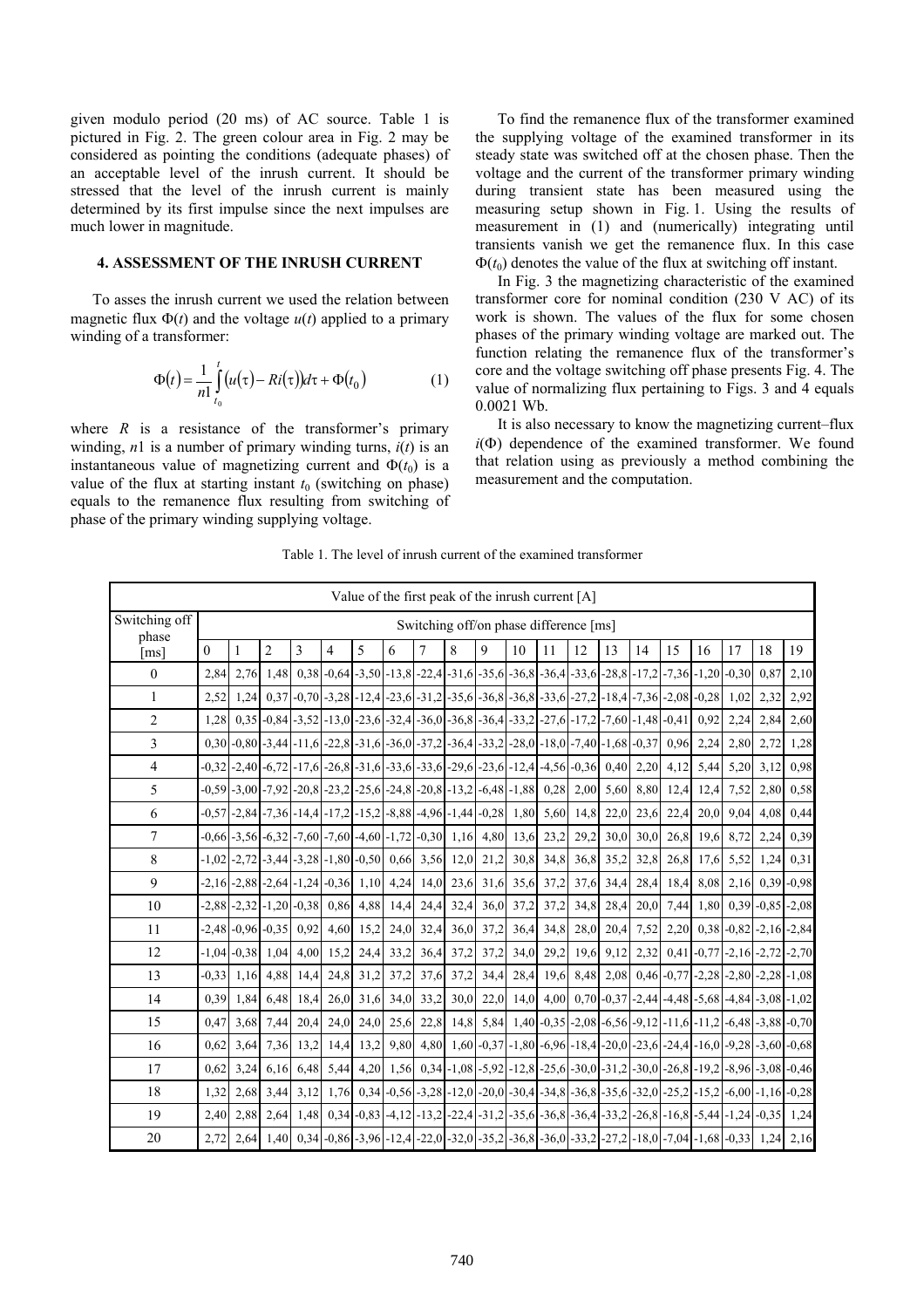

Fig. 2. The picture of Table 1.



We interrupt the primary winding supplying voltage at a chosen phase and after some time (enough for transients to vanish) we switch on the supplying voltage again. Using the setup from Fig. 1 we measured the inrush current and using (1) we found the course of the flux. We repeated this procedure for different phases of switching off action. The time of voltage break was the same in every case. The magnitude of first peak of the inrush current and corresponding value of the flux pointed out consecutive points of the needed characteristic *i*(Φ). After least squares matching we modelled *i*(Φ) characteristic using an expression:



Fig. 3. Magnetizing characteristic of the transformer's core. Fig. 4. The remanence flux of the transformer's core as a function of suitabing of the transformer's core as a function of switching off phase.

$$
i(\Phi) = \begin{cases} 38882\Phi + 122.81 & \Phi < -0.0034 \\ -0.0006e^{2852.2[-\Phi]} & -0.0034 \le \Phi < 0 \\ 0 & \Phi = 0 \\ 0.0006e^{2852.2[\Phi]} & 0.0034 \ge \Phi \ge 0 \\ 38882\Phi - 122.81 & \Phi > 0.0034 \end{cases}
$$
 (2)

The expression (2) features discontinuity at the vicinity of beginning of coordinate system. In our consideration this discontinuity is without consequences. We are allowed not to take into account the hysteresis loop, as in examined transformer its width is approx. 60 mA, and the values of magnitude of inrush current are much bigger. The  $i(\Phi)$ characteristic is shown in Fig. 5.